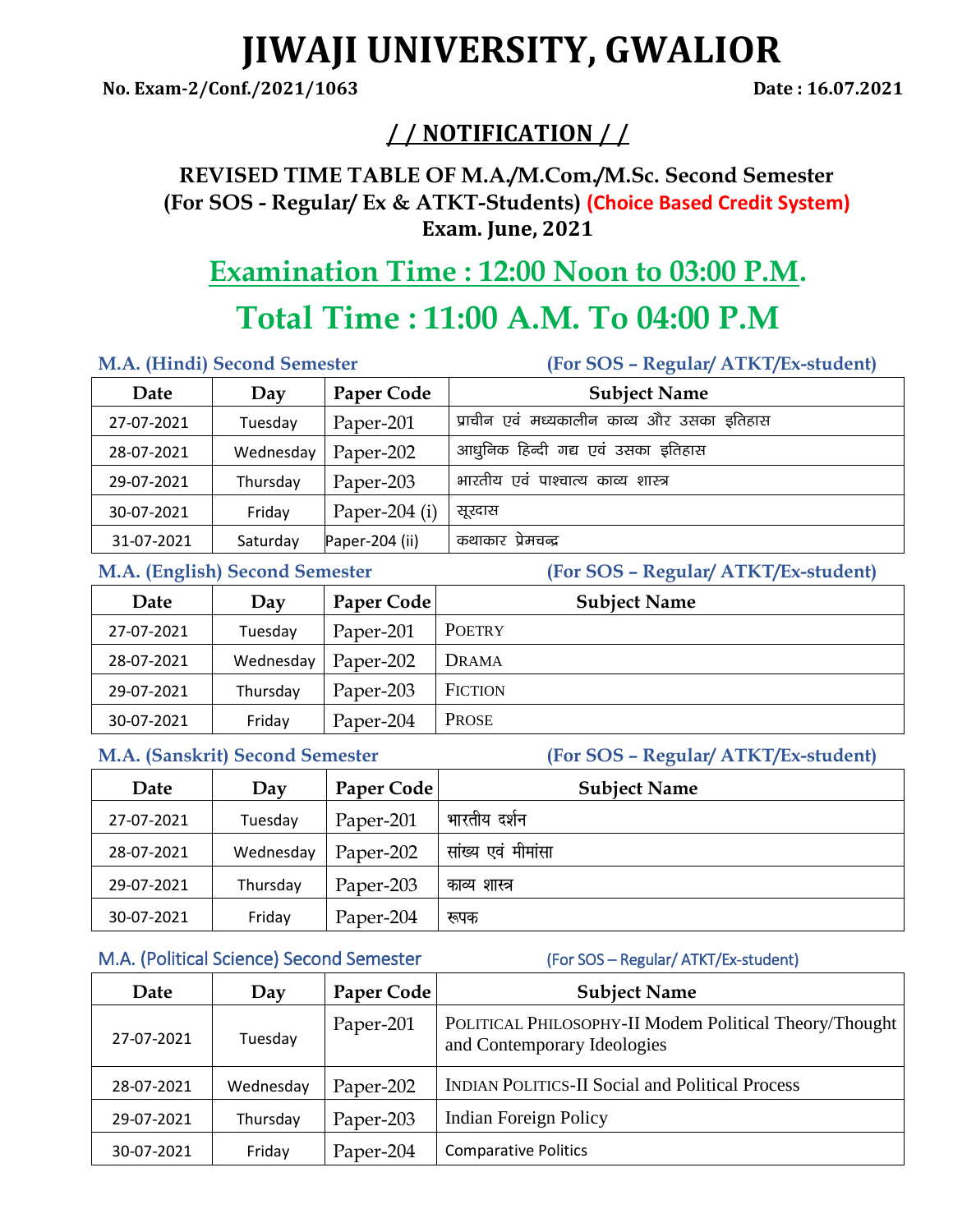M.A. (Economics) Second Semester (For SOS – Regular/ ATKT/Ex-student)

| Date       | Day       | Paper Code | <b>Subject Name</b>                         |
|------------|-----------|------------|---------------------------------------------|
| 27-07-2021 | Tuesday   | Paper-201  | THEORY OF MARKET DISTRIBUTION               |
| 28-07-2021 | Wednesday | Paper-202  | MONETARY ECONOMICS AND BANKING              |
| 29-07-2021 | Thursday  | Paper-203  | STATISTICAL INFERENCES AND RESEARCH METHODS |
| 30-07-2021 | Friday    | Paper-204  | INTERNATIONAL ECONOMICS                     |

M.A. (History) Second Semester (For SOS – Regular/ ATKT/Ex-student)

| Date       | Day       | Paper Code | <b>Subject Name</b>                                                           |
|------------|-----------|------------|-------------------------------------------------------------------------------|
| 27-07-2021 | Tuesday   | Paper-201  | CONCEPT OF HISTORIOGRAPHY                                                     |
| 28-07-2021 | Wednesday | Paper-202  | 19TH CENTURY WORLD                                                            |
| 29-07-2021 | Thursday  | Paper-203  | POLITICAL HISTORY OF MODERN INDIA<br>$(1740 \,\text{TO} \, 1805 \,\text{AD})$ |
| 30-07-2021 | Friday    | Paper-204  | <b>HISTORY OF MARATHAS</b><br>(1627 TO 1761 AD)                               |

# M.A. (Jyotirvigyan) Second Semester (For SOS – Regular/ ATKT/Ex-student)

| Date       | Day       | Paper Code | <b>Subject Name</b>   |
|------------|-----------|------------|-----------------------|
| 27-07-2021 | Tuesday   | Paper-201  | होरा ज्योतिष - प्रथम  |
| 28-07-2021 | Wednesday | Paper-202  | मुहूर्त एवं व्रत पर्व |
| 29-07-2021 | Thursday  | Paper-203  | संहिता भाग - $\rm I$  |
| 30-07-2021 | Friday    | Paper-204  | वास्तु                |

M.A. (Extension Education & Social Work) Second Semester (For SOS – Regular/ ATKT/Ex-**student)** 

| Date       | Day       | Paper Code | <b>Subject Name</b>                      |
|------------|-----------|------------|------------------------------------------|
| 27-07-2021 | Tuesday   | Paper-201  | SOCIAL WORK AND HRD                      |
| 28-07-2021 | Wednesday | Paper-202  | WORK WITH INDIVIDUAL & FAMILIES          |
| 29-07-2021 | Thursday  | Paper-203  | PSYCHOLOGICAL PERSPECTIVE IN SOCIAL WORK |
| 30-07-2021 | Friday    | Paper-204  | <b>COMMUNITY &amp; HEALTH EDUCATION</b>  |

# M.A. (A.I.H.C. & Archeology) Second Semester (For SOS – Regular/ ATKT/Ex-student)

| Date       | Day       | <b>Paper Code</b> | <b>Subject Name</b>                                                             |
|------------|-----------|-------------------|---------------------------------------------------------------------------------|
| 27-07-2021 | Tuesday   | Paper-201         | HISTORIOGRAPHY, CONCEPT AND METHODS (WITH SPECIAL<br><b>REFERENCE TO INDIA)</b> |
| 28-07-2021 | Wednesday | Paper-202         | HISTORY OF INDIA FROM B.C. 650 TO AD 1206 AD                                    |
| 29-07-2021 | Thursday  | Paper-203         | <b>INDIAN RELIGIOUS IDEAS</b>                                                   |
| 30-07-2021 | Friday    | Paper-204         | <b>INDIAN PHILOSOPHICAL SYSTEMS</b>                                             |
| 31-07-2021 | Saturday  | Paper-205         | <b>NUMISMATICS</b>                                                              |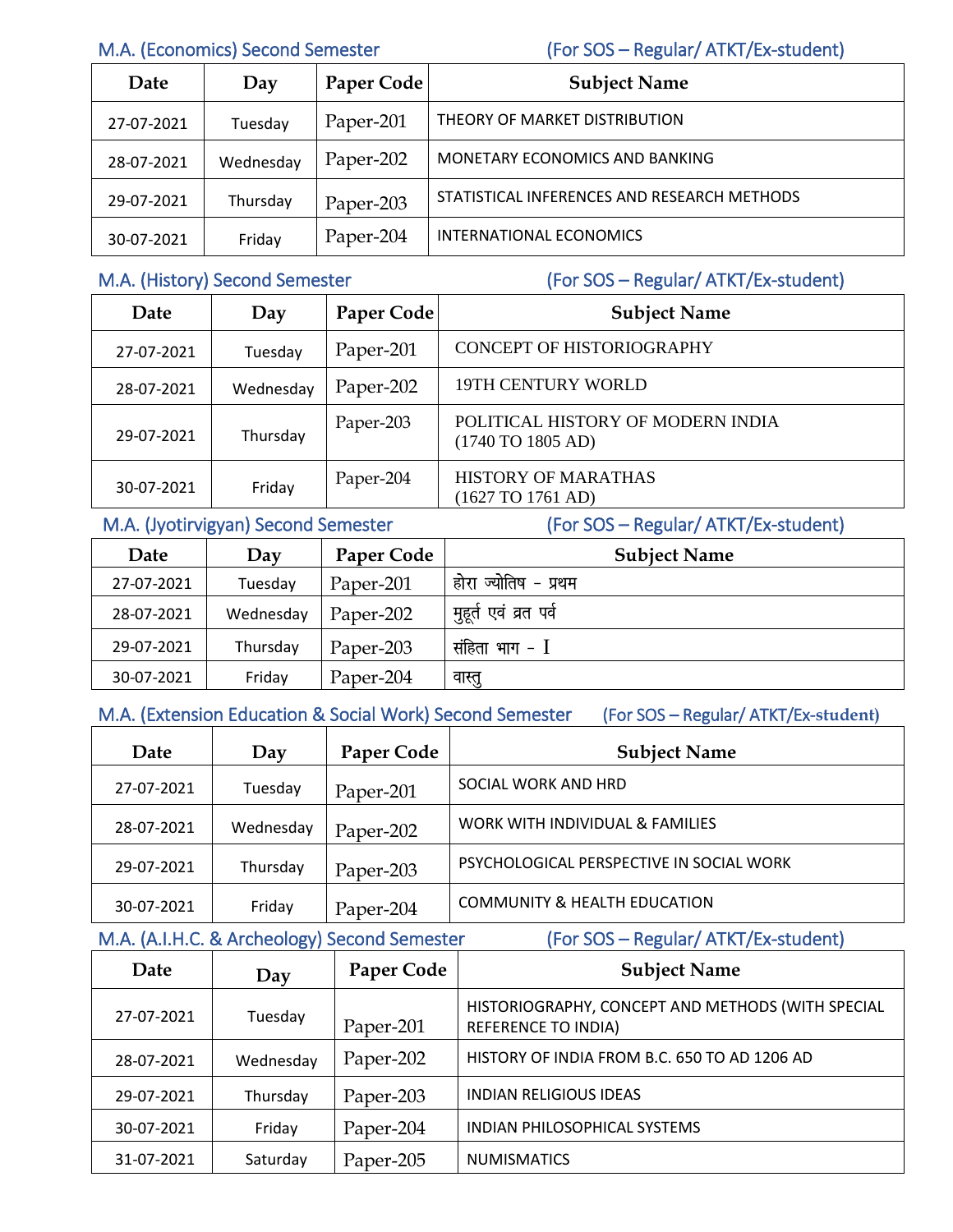# M.A. (Public Administration) Second Semester (For SOS – Regular/ ATKT/Ex-student)

| Date       | Day       | Paper Code | <b>Subject Name</b>                        |
|------------|-----------|------------|--------------------------------------------|
| 27-07-2021 | Tuesday   | Paper-201  | ORGANIZATION AND MANAGEMENT                |
| 28-07-2021 | Wednesday | Paper-202  | PERSONNEL ADMINISTRATION IN INDIA          |
| 29-07-2021 | Thursday  | Paper-203  | COMPARATIVE AND DEVELOPMENT ADMINISTRATION |
| 30-07-2021 | Friday    | Paper-204  | CONSTITUTIONAL SYSTEM IN INDIA II          |

M.A. (Yoga) Second Semester (For SOS – Regular/ ATKT/Ex-student)

| Date       | Day       | Paper Code     | <b>Subject Name</b>        |
|------------|-----------|----------------|----------------------------|
| 27-07-2021 | Tuesday   | <b>MASY201</b> | PATANJALA YOGA DARSHAN     |
| 28-07-2021 | Wednesday | MASY202        | <b>THERAPEUTIC YOGA-I</b>  |
| 29-07-2021 | Thursday  | MASY203        | <b>THERAPEUTIC YOGA-II</b> |
| 30-07-2021 | Friday    | MASY204        | <b>DIET AND NUTRITION</b>  |

M.Com. (Second Semester) (For SOS – Regular/ ATKT/Ex-student)

|  | $[For SOS = Roqular/ \Delta]$ |
|--|-------------------------------|

| Date       | Day       | Paper Code | <b>Subject Name</b>                 |
|------------|-----------|------------|-------------------------------------|
| 27-07-2021 | Tuesday   | Paper-201  | ORGANIZATIONAL BEHAVIOR             |
| 28-07-2021 | Wednesday | Paper-202  | <b>CORPORATE ACCOUNTING</b>         |
| 29-07-2021 | Thursday  | Paper-203  | <b>FINANCIAL MANAGEMENT</b>         |
| 30-07-2021 | Friday    | Paper-204  | ACCOUNTING FOR MANAGERIAL DECISIONS |

# M.Sc. (Mathematics) Second Semester (For SOS – Regular/ ATKT/Ex-student)

| Date       | Day       | Paper Code | <b>Subject Name</b>      |
|------------|-----------|------------|--------------------------|
| 27-07-2021 | Tuesday   | Paper-201  | <b>COMPLEX ANALYSIS</b>  |
| 28-07-2021 | Wednesday | Paper-202  | DIFFERENTIAL EQUATIONS   |
| 29-07-2021 | Thursday  | Paper-203  | <b>TOPOLOGY</b>          |
| 30-07-2021 | Friday    | Paper-204  | <b>NUMERICAL METHODS</b> |

M.Sc. (Botany) Second Semester (For SOS – Regular/ ATKT/Ex-student)

| Date       | Day       | <b>Paper Code</b> | <b>Subject Name</b>                                |
|------------|-----------|-------------------|----------------------------------------------------|
| 27-07-2021 | Tuesday   | Paper-201         | ECOLOGY-I CLIMATOLOGY, SOIL SCIENCE AND AUTECOLOGY |
| 28-07-2021 | Wednesday | Paper-202         | ANGIOSPERM ANATOMY, EMBRYOLOGY AND PALEONTOLOGY    |
| 29-07-2021 | Thursday  | Paper-203         | WATER RELATIONS, GROWTH AND DEVELOPMENT            |
| 30-07-2021 | Friday    | Paper-204         | PLANT BIOCHEMISTRY AND METABOLISM                  |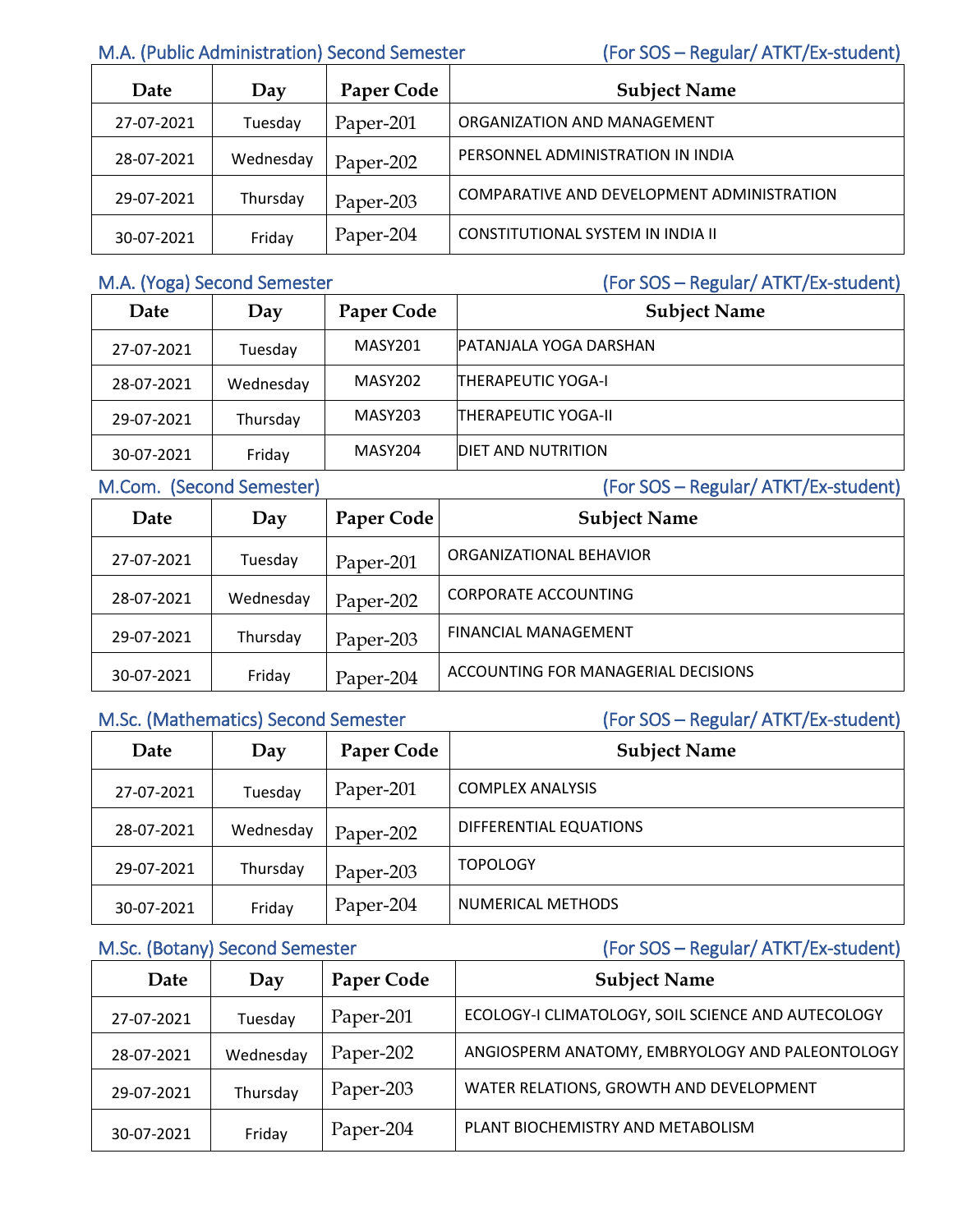# M.Sc. (Physics) Second Semester (For SOS – Regular/ ATKT/Ex-student)

| Date       | Day       | Paper Code | <b>Subject Name</b>                            |
|------------|-----------|------------|------------------------------------------------|
| 27-07-2021 | Tuesday   | Paper-201  | CLASSICAL ELECTRODYNAMICS AND ANTENNAE PHYSICS |
| 28-07-2021 | Wednesday | Paper-202  | NON-RELATIVISTIC QUANTUM MECHANICS-I           |
| 29-07-2021 | Thursday  | Paper-203  | <b>BASIC ELEMENTS OF SOLID STATE PHYSICS</b>   |
| 30-07-2021 | Friday    | Paper-204  | NUMERICAL COMPUTATIONAL METHOD                 |

M.Sc. (Chemistry) Second Semester (For SOS – Regular/ ATKT/Ex-student)

| Date       | Day       | Paper Code | <b>Subject Name</b>                                         |
|------------|-----------|------------|-------------------------------------------------------------|
| 27-07-2021 | Tuesday   | Paper-201  | <b>INORGANIC CHEMISTRY-II</b>                               |
| 28-07-2021 | Wednesday | Paper-202  | <b>ORGANIC CHEMISTRY-II</b>                                 |
| 29-07-2021 | Thursday  | Paper-203  | PHYSICAL CHEMISTRY-II                                       |
| 30-07-2021 | Friday    | Paper-204  | SPECTROSCOPY-II & DIFFRACTION METHODS                       |
| 31-07-2021 | Saturday  | Paper-204  | SPECTROSCOPY II & DIFFRACTION METHODS (ONLY FOR ATKT STUD.) |

M.Sc. (Zoology) Second Semester (For SOS – Regular/ ATKT/Ex-student)

| Date       | Day       | Paper Code | <b>Subject Name</b>                                                           |
|------------|-----------|------------|-------------------------------------------------------------------------------|
| 27-07-2021 | Tuesday   | Paper-201  | <b>BIOCHEMISTRY</b>                                                           |
| 28-07-2021 | Wednesday | Paper-202  | BIOCHEMICAL & MOLECULAR TECHNIQUES BIOSTALISTICS AND<br><b>BIOINFORMATICS</b> |
| 29-07-2021 | Thursday  | Paper-203  | <b>IMMUNOLOGY</b>                                                             |
| 30-07-2021 | Friday    | Paper-204  | HISTOLOGY AND MOLCULAR HISTOCHEMISTRY                                         |

# M.Sc. (Industrial Chemistry) Second Semester (Fine & Pharma) **(For SOS – Regular/ ATKT/Ex-student)**

| Date       | Day       | <b>Paper Code</b> | <b>Subject Name</b>            |
|------------|-----------|-------------------|--------------------------------|
| 27-07-2021 | Tuesday   | Paper-201         | CHEMISTRY OF NATURAL PRODUCTS  |
| 28-07-2021 | Wednesday | Paper-202         | <b>ORGANIC CHEMISTRY - II</b>  |
| 29-07-2021 | Thursday  | Paper-203         | UNIT OPERATION                 |
| 30-07-2021 | Friday    | Paper-204 $(A)$   | <b>POLYMER SCIENCE - I</b>     |
|            |           | Paper-204 $(B)$   | <b>MEDICINAL CHEMISTRY - I</b> |

M.Sc. (Biotechnology) Second Semester (For SOS – Regular/ ATKT/Ex-student)

| Date       | Day       | Paper Code | <b>Subject Name</b>                  |
|------------|-----------|------------|--------------------------------------|
| 27-07-2021 | Tuesday   | Paper-201  | MOLECULAR BIOLOGY                    |
| 28-07-2021 | Wednesday | Paper-202  | IMMUNO-TECHNOLOGY                    |
| 29-07-2021 | Thursday  | Paper-203  | ENVIRONMENTAL & ANIMAL BIOTECHNOLOGY |
| 30-07-2021 | Friday    | Paper-204  | ENZYME-TECHNOLOGY                    |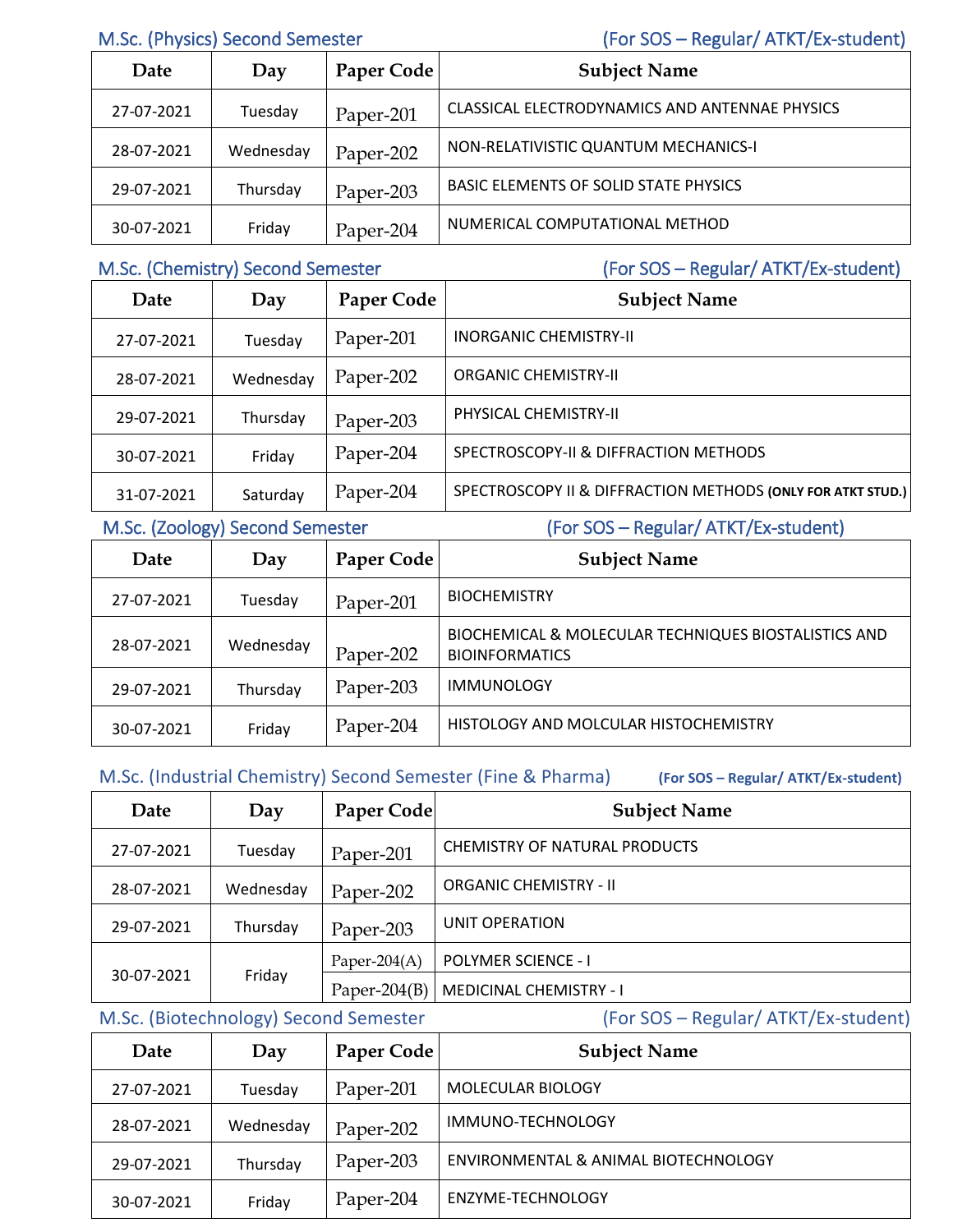# M.Sc. (Biochemistry) Second Semester (For SOS – Regular/ ATKT/Ex-student)

| Date       | Day       | Paper Code | <b>Subject Name</b>                     |
|------------|-----------|------------|-----------------------------------------|
| 27-07-2021 | Tuesday   | Paper-201  | <b>FUNDAMENTAL OF MOLECULAR BIOLOGY</b> |
| 28-07-2021 | Wednesday | Paper-202  | <b>IMMUNOCHEMISTRY</b>                  |
| 29-07-2021 | Thursday  | Paper-203  | BIOENERGETICS AND METABOLISM            |
| 30-07-2021 | Friday    | Paper-204  | <b>ENZYMOLOGY</b>                       |

# M.Sc. (Microbiology) Second Semester (For SOS – Regular/ ATKT/Ex-student)

| Date       | Day       | Paper Code | <b>Subject Name</b>                                 |
|------------|-----------|------------|-----------------------------------------------------|
| 27-07-2021 | Tuesday   | Paper-201  | MICROBIAL GENETICS AND MOLECULAR BIOLOGY            |
| 28-07-2021 | Wednesday | Paper-202  | <b>IMMUNOLOGY</b>                                   |
| 29-07-2021 | Thursday  | Paper-203  | MICROBIAL PHYSIOLOGY AND METABOLISM                 |
| 30-07-2021 | Friday    | Paper-204  | BIOSTATICS, COMPUTER APPLICATION AND BIOINFORMATICS |

# M.Sc. (Computer Science) Second Semester (For SOS – Regular/ ATKT/Ex-student)

| Date       | Day       | Paper Code | <b>Subject Name</b>                              |
|------------|-----------|------------|--------------------------------------------------|
| 27-07-2021 | Tuesday   | Paper-201  | COMPUTER ORIENTED NUMERICAL & STATISTICAL METHOD |
| 28-07-2021 | Wednesday | Paper-202  | SOFTWARE ENGINEERING                             |
| 29-07-2021 | Thursday  | Paper-203  | DATABASE MANAGEMENT SYSTEM (ORACLE BASED)        |
| 30-07-2021 | Friday    | Paper-204  | <b>COMPUTER NETWORKS</b>                         |

# M.Sc. (Food Technology) Second Semester (For SOS – Regular/ ATKT/Ex-student)

| Date       | Day       | Paper Code | <b>Subject Name</b>                       |
|------------|-----------|------------|-------------------------------------------|
| 27-07-2021 | Tuesday   | Paper-201  | <b>FRUITS AND VEGETABLE TECHNOLOGY</b>    |
| 28-07-2021 | Wednesday | Paper-202  | FOOD QUALITY CONTROL, LAWS AND MANAGEMENT |
| 29-07-2021 | Thursday  | Paper-203  | <b>FOOD ENGINEERING</b>                   |
| 30-07-2021 | Friday    | Paper-204  | <b>FOOD PACKAGING</b>                     |

# M.Sc. (Environmental Science) Second Semester (For SOS – Regular/ ATKT/Ex-student)

| Date       | Day       | Paper Code |                                                                                                              |
|------------|-----------|------------|--------------------------------------------------------------------------------------------------------------|
| 27-07-2021 | Tuesday   | Paper-201  | AIR, NOISE POLLUTION AND CONTROL                                                                             |
| 28-07-2021 | Wednesday | Paper-202  | WATER, THERMAL AND RADIOACTIVE POLLUTION                                                                     |
| 29-07-2021 | Thursday  | Paper-203  | HAZARDOUS WASTE TREATMENT AND SOLID WASTE<br>MANAGEMENT AND OCCUPATIONAL HEALTH                              |
| 30-07-2021 | Friday    | Paper-204  | ENVIRONMENTAL IMPACT ASSESSMENT (EIA), ENVIRONMENTAL<br>MANAGEMENT SYSTEM (EMS) AND ENVIRONMENTAL AUDIT (EA) |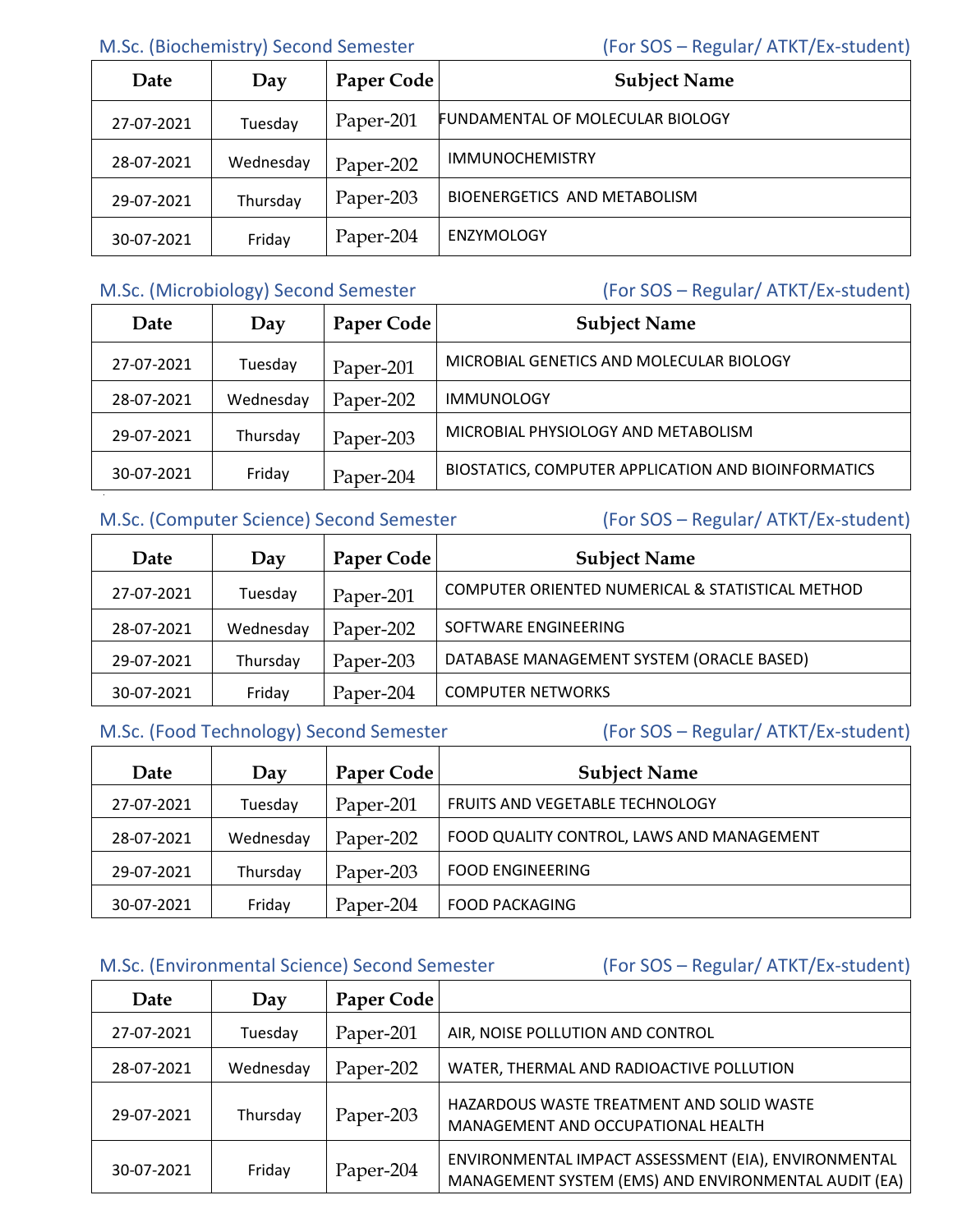M.Sc. (Neuroscience) Second Semester (For SOS – Regular/ ATKT/Ex-student)

| Date       | Day       | Paper Code | <b>Subject Name</b>                     |
|------------|-----------|------------|-----------------------------------------|
| 27-07-2021 | Tuesday   | Paper-201  | <b>BIOCHEMISTRY</b>                     |
| 28-07-2021 | Wednesday | Paper-202  | <b>NEUROCHEMISTRY</b>                   |
| 29-07-2021 | Thursday  | Paper-203  | DEVELOPMENTAL NEUROBIOLOGY              |
| 30-07-2021 | Friday    | Paper-204  | CELLULAR NEUROPHYSIOLOGY AND BIOPHYSICS |

## M.Sc. (Molecular & Human Genetics) Second Semester (For SOS – Regular/ ATKT/Ex-student)

| Date       | Day       | Paper Code | <b>Subject Name</b>                                                        |
|------------|-----------|------------|----------------------------------------------------------------------------|
| 27-07-2021 | Tuesday   | Paper-201  | MOLECULAR GENETICS AND GENOMICS                                            |
| 28-07-2021 | Wednesday | Paper-202  | HUMAN MOLECULAR GENETICS AND HUMAN GENOMICS                                |
| 29-07-2021 | Thursday  | Paper-203  | <b>IMMUNOGENETICS</b>                                                      |
| 30-07-2021 | Friday    | Paper-204  | BIOCHEMISTRY: STRUCTURE, FUNCTION AND REGULATION OF<br><b>BIOMOLECULES</b> |

# M.Sc. (Environmental Chemistry) Second Sem. (For SOS – Regular/ ATKT/Ex-student)

| Date       | Day       | Paper Code | <b>Subject Name</b>                         |
|------------|-----------|------------|---------------------------------------------|
| 27-07-2021 | Tuesday   | Paper-201  | ENVIRONMENTAL AND POLLUTION CONTROL         |
| 28-07-2021 | Wednesday | Paper-202  | SPECTRO-ANALYTICAL METHODS OF ANALYSIS - II |
| 29-07-2021 | Thursday  | Paper-203  | <b>MODERN TRENDS IN INSTRUMENTATION</b>     |
| 30-07-2021 | Friday    | Paper-204  | FUNDAMENTALS OF ORGANIC REACTIONS           |

# M.Sc. (ICA) Second Sem. (For SOS – Regular/ ATKT/Ex-student)

| Date       | Day       | Paper Code | <b>Subject Name</b>                         |
|------------|-----------|------------|---------------------------------------------|
| 27-07-2021 | Tuesday   | Paper-201  | ENVIRONMENTAL AND POLLUTION CONTROL         |
| 28-07-2021 | Wednesday | Paper-202  | SPECTRO-ANALYTICAL METHODS OF ANALYSIS - II |
| 29-07-2021 | Thursday  | Paper-203  | <b>MODERN TRENDS IN INSTRUMENTATION</b>     |
| 30-07-2021 | Friday    | Paper-204  | FUNDAMENTALS OF ORGANIC REACTIONS           |

## M.Sc. (Pharmaceutical Chemistry) Second Sem. (For SOS – Regular/ ATKT/Ex-student)

| Date       | Day       | Paper Code | <b>Subject Name</b>                         |
|------------|-----------|------------|---------------------------------------------|
| 27-07-2021 | Tuesday   | Paper-201  | ENVIRONMENTAL BIOTECHNOLOGY                 |
| 28-07-2021 | Wednesday | Paper-202  | SPECTRO-ANALYTICAL METHODS OF ANALYSIS - II |
| 29-07-2021 | Thursday  | Paper-203  | <b>MODERN TRENDS IN INSTRUMENTATION</b>     |
| 30-07-2021 | Friday    | Paper-204  | <b>FUNDAMENTALS OF ORGANIC REACTIONS</b>    |